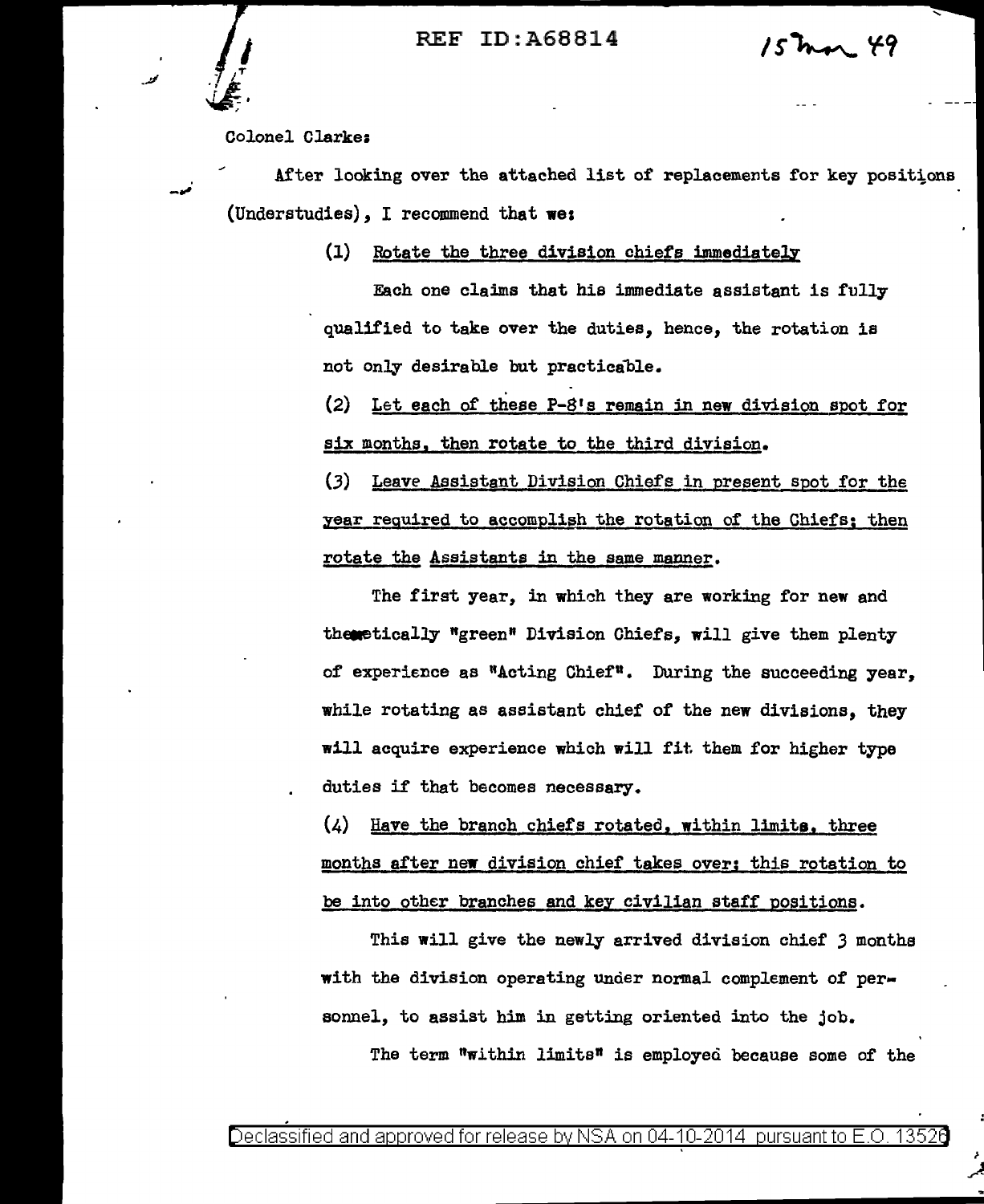branches are so highly specialized that general rotation is not feasible. For example Mr. Spalding, Chief of Technical Staff, AS-71, which deals with patents, legal matters, history, etc., could probably not take over the laboratory Services Branch, AS-75, which is a machine shop; nor could Mr. Kelly, Chief of this Branch, take over Technical Services.

 $(5)$  Leave Assistant Branch Chiefs in present spot for approximately the year required to accomplish the rotation of the Chiefs; then rotate them in the same manner.

Once agair, during the first year they will essentially be performing the duties of chief of the branch, since they will be working for new people during this time. After that, they can further their qualifications by learning the other jobs in the division for which they have some background.

(6) Take no action on rotation of Section Chiefs until it is deterwined how the program on Division and Branch Chiefs is working.

 $(7)$  In cases where a fully qualified replacement is not available to replace Section Chiefs, that the Division concerned be directed to initiate immediate action to train a replacement or to review qualifications of people in other Divisions to locate someone qualified to take over the job. or

No mention has been made of the separate branches/of military personnel in the Staff Sections in the above recommendations, since it is considered  $_{\text{that}}$  fully qualified replacements are practically immediately available on the open market for the administrative civilian positions, and the military personnel are currently covered by plans of the type submitted to you in January, being rotated by normal army policy.

JOHN A. GEDDES Lt. Colonel, Signal Corps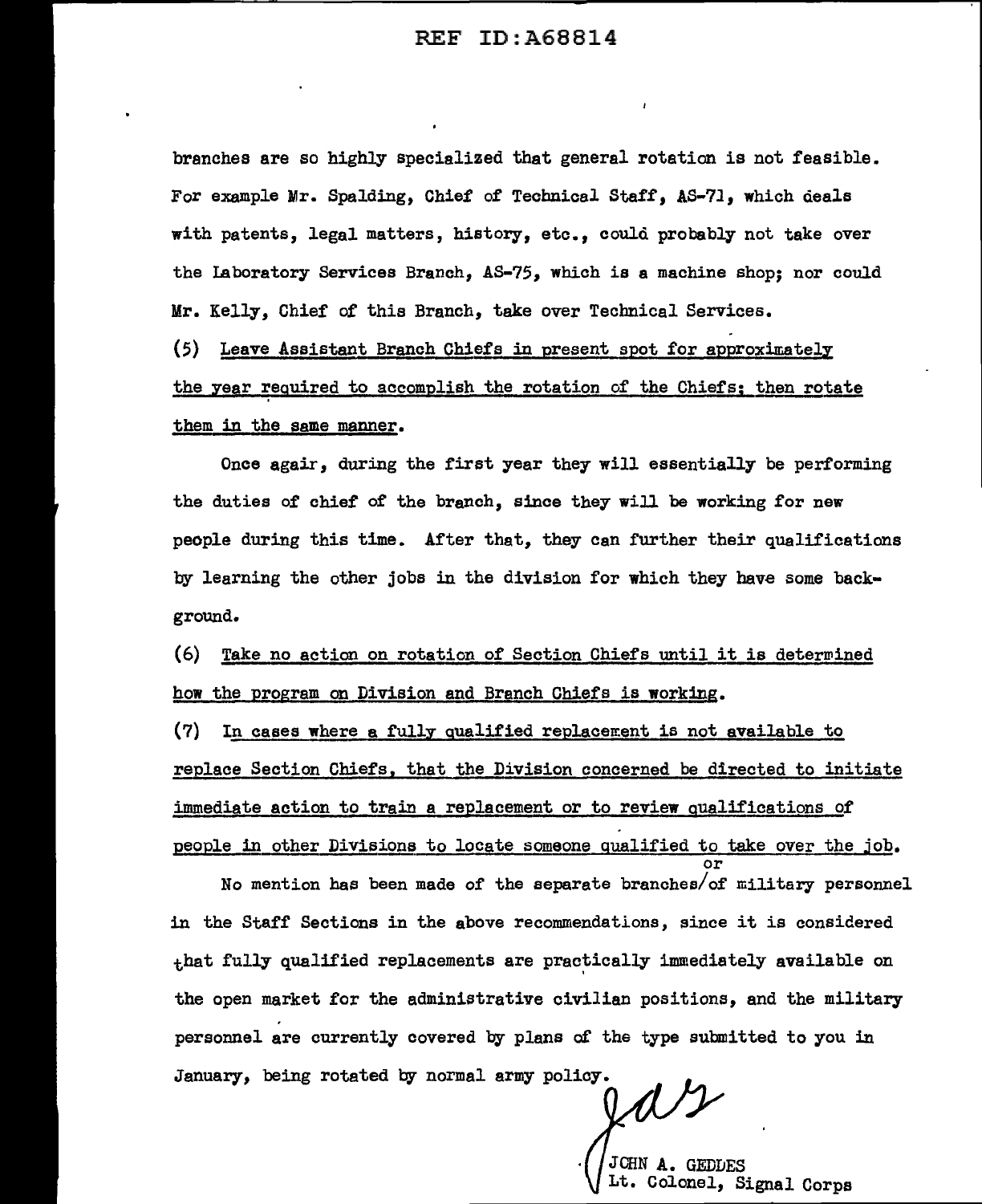$\mathbf{r}$ 

|                                 |                                                | Key Positions, Office of Special<br>Assistant to Chief, ASA                   |                                                     |                                                                           |              |
|---------------------------------|------------------------------------------------|-------------------------------------------------------------------------------|-----------------------------------------------------|---------------------------------------------------------------------------|--------------|
| Position                        | 2<br>Incumbent<br>& Grade                      | Expected Date of<br>Departure (Ap-<br>plicable only to<br>military personnel) | 4<br>Deputy or<br>Alternate<br>or replace-<br>ment. | 5<br>Degree of<br>Qualification<br>of Individual<br>Mentioned in<br>Co1.4 | 6<br>Remarks |
| ant to Chief ASA                | Special Assist- William F. Friedman<br>$P - 8$ |                                                                               | Mark Rhoads<br>$P - 6$                              | Partially                                                                 |              |
| Chief,<br>Historical<br>Section | 1st Lt. Thomas F.<br>Fawcett                   | 30 Apr 49                                                                     | Evert Conder<br>$P-3$                               | Completely                                                                |              |
| Chief, TICOM<br>Section         | Thomas A. Miller<br>$P-3$                      |                                                                               | Capt. Mary C.<br>Lane                               | Completely                                                                |              |

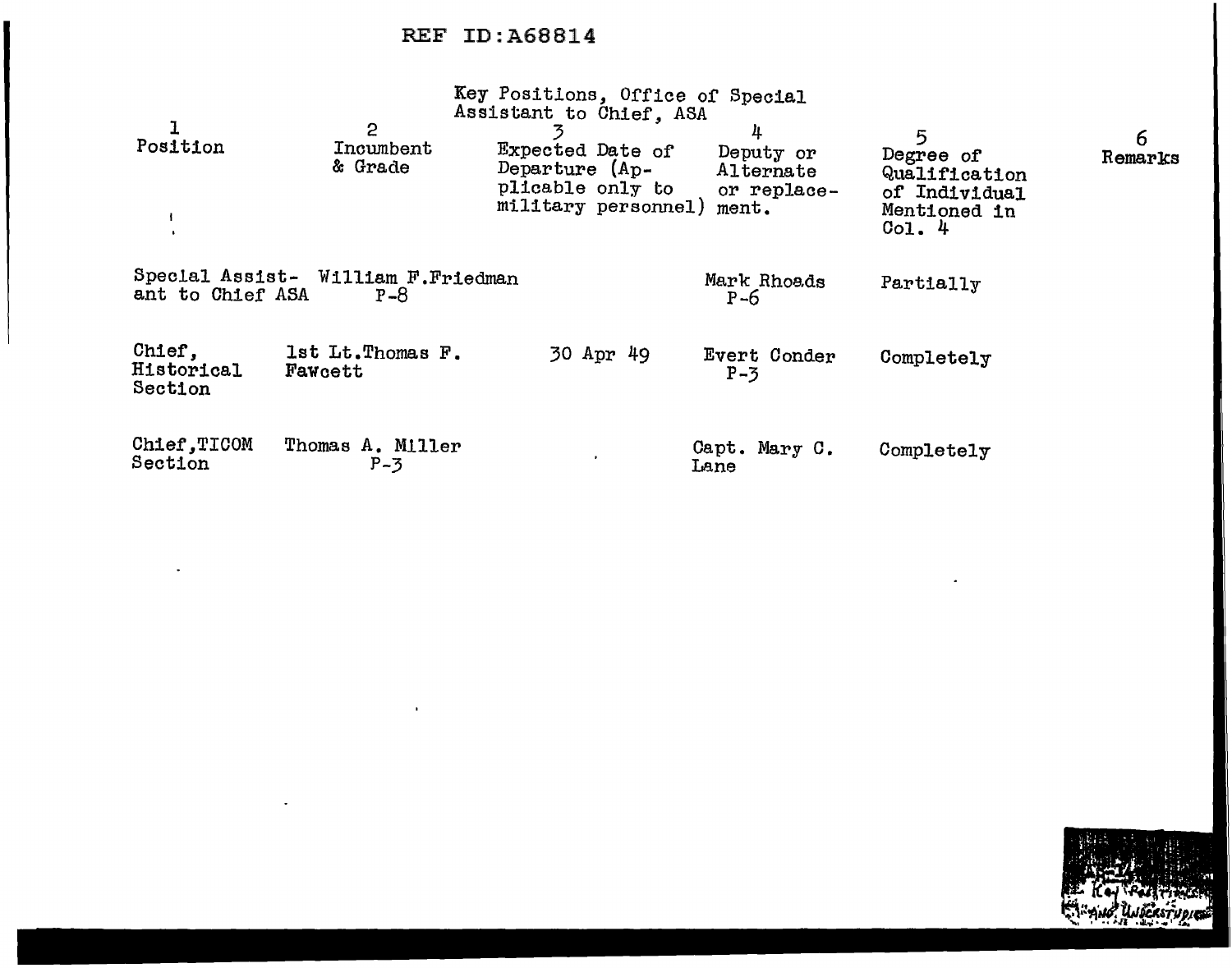## REF ID:  $AG8814$

#### KEY POSITIONS - PERSONAEL AND TRAINING BRANCH

| Position                                  | Incumbent<br>and Grade                | Deputy or<br>Alternate or<br>heplacement                             | Degree of<br>walification | ldemarks                                                                                                  |
|-------------------------------------------|---------------------------------------|----------------------------------------------------------------------|---------------------------|-----------------------------------------------------------------------------------------------------------|
| Chief, AS-61                              | John I., Sullivan<br>$CAF-13$         | Gertrude E. Kirtland, Partially<br>$CAF-11$                          |                           |                                                                                                           |
|                                           |                                       | $E^{t}$ hel Fish, $CAF-11$<br>William M. Holleran,<br>$C\Lambda F-9$ | Fartially<br>Partially    | See attached statement                                                                                    |
| Chief, Employee<br>Utilization<br>Section | Gertrude E. Kirtland<br>$CAF-11$      | William M. Holleran<br>$CAF-9$                                       | Completely                |                                                                                                           |
| Chief, Civilian<br>Training School        | Helen J. Cazneau<br>$CAF-8$           | Marlys Larson, CAF-7 Partially                                       |                           | Needs additional adminis-<br>trative experience                                                           |
| Chief, Salary &<br>Wage Section           | Ethel Fish, CAF-11                    | 'Wima Flynn. CAF-11                                                  | Completely                |                                                                                                           |
| Chief, Adminis-<br>trative Section        | Ruth F. Johnson<br>$CAF-9$            | l'yrtle J. Mare, CAF-7 Completely                                    |                           |                                                                                                           |
| Chief, Adminis-<br>trative Unit           | Josephine P. Fannon<br>$CMF-7$        | Catherine Faron<br>$U\Lambda F - I$                                  | I'artially                | I'as mechanical operation<br>experience but needs ad-<br>ditional training in<br>administrative operation |
| Chief, Payroll                            | Myrtle G. Mare, CAF-7 Sally V. Leubig | $CAF-6$                                                              | Completely                |                                                                                                           |

NOTE: No expected dates of departure given. All incumbents are civilians.

 $\bullet$ 

 $\epsilon$ 

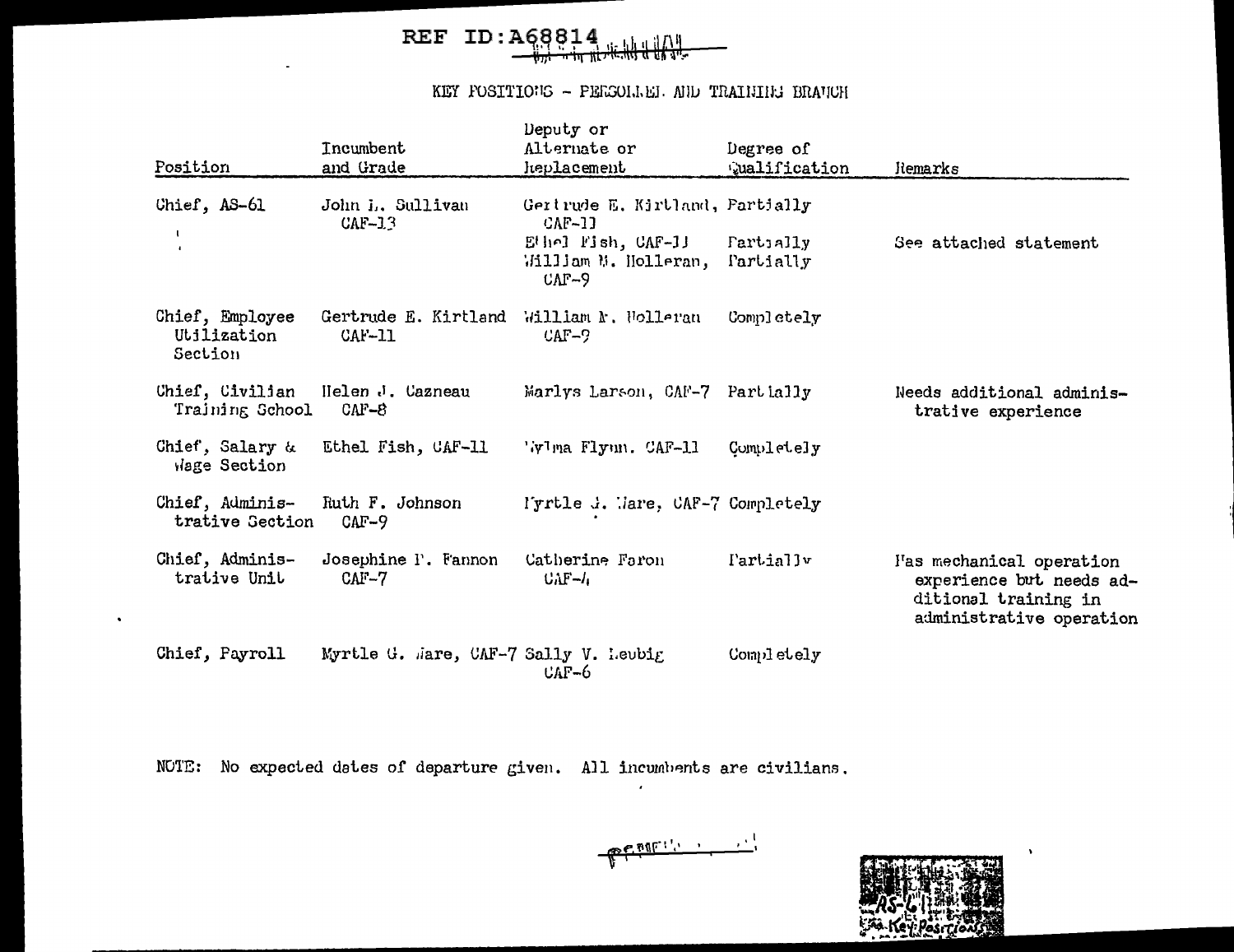## **CONFIDENTIAL**

KEY POSTTIONS - PERSONNEL AND TRAINING BRANCH

 $\lambda$ 

Remarks on Qualifications of Replacements listed for Position of Chief, AS-61:

The peculiar requirements of this position make it desirable to have a male replacement. Miss Kirtland needs training in Administration, Salary and Wage, and the overall direction of the Branch. Mrs. Fish needs training in Administration, Employee Utilization, and overall direction of the Branch. There are only six male employees assigned to the Branch at the present time, and Mr. Holleran is the best qualified male replacement. Mr. Holleran is well trained in Employee Utilization and has acquired administrative experience as former Assistant Chief, AS-82. He needs training in Salary and 7fage, Payroll and Records, and general direction. V/ith this additional training, he will make a good replacement.

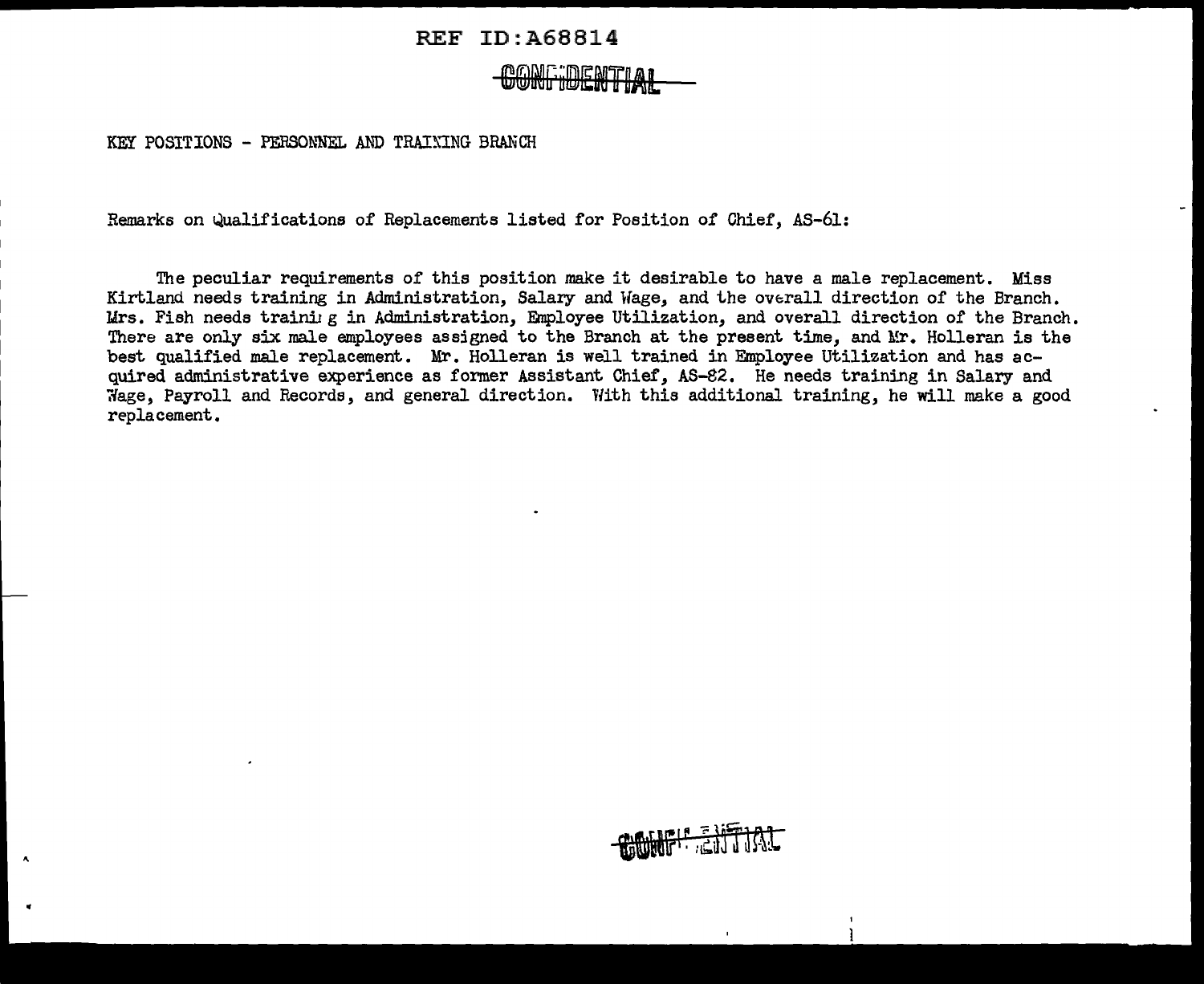### KEY POSITIONS, SUPPLY FRANCH (AS-62)

| $\mathbf{1}$<br>Position     | S.<br>Incumbent<br>& Grade        | 3<br><b>Expected Date</b><br>of Departure                                                      | 4<br>Deputy<br>OZ.<br>Alternate<br>or<br>Replacement | 5<br>Degree of<br>Qualification<br>of Individual<br>Mentioned in<br>Col.4 | 6<br>Remarks                                                                                                                                                                      |
|------------------------------|-----------------------------------|------------------------------------------------------------------------------------------------|------------------------------------------------------|---------------------------------------------------------------------------|-----------------------------------------------------------------------------------------------------------------------------------------------------------------------------------|
| Chief, AS-62                 | Maj.James E. Wood                 | Summer of 1949<br>Will complete 3<br>yrs on present<br>asgmt or Fall of<br>1951. Category III. | Capt.J.H.Rentz                                       | Completely                                                                | Capt. Rentz, QM Res has<br>MOS 4010 & is asgd duty<br>4000. Just retd to ac-<br>tive dty & had $3\frac{1}{2}$ yrs<br>$0†$ Beas.                                                   |
| Asst. Chief                  | H.P.Cassidy<br>$CAF-10$           |                                                                                                | Capt.J.H.Rentz                                       | Completely                                                                | If Capt. Rentz replaces<br>Maj. Wood, then Lt. K. J.<br>Hockett could partially<br>replace Mr. Cassidy. Lt.<br>Hockett needs more<br>staff time before as-<br>suming Branch Chief |
| Chief.<br>Section            | Quartermaster Capt. John H. Rentz | <b>Fall 1951</b>                                                                               | None                                                 |                                                                           |                                                                                                                                                                                   |
| Chief, Signal<br>Supply Sec. | lst Lt<br>Kenneth J.Hockett       | Summer 1949                                                                                    | lst Lt<br>Charles V.O'Toole                          | Completely                                                                | Lt. Hockett due trans-<br>fer to ASA Europe. See<br>last entry present<br>asgnmnt of Lt.0'Toole                                                                                   |
| Chief, Admn<br>Section       | WO(jg)<br>Rene J.A. LaPlante      | Fall 1951                                                                                      | None                                                 |                                                                           | Just returned fr<br>o'seas duty in 1948                                                                                                                                           |
| Chief, S&I<br>Sub Section    | 1st Lt<br>Charles V.O'Toole       | Summer 1950                                                                                    | 1st Lt<br>William J.Rogan                            | Completely                                                                | Due back from ASA<br>Burope in April, 1949                                                                                                                                        |

· ..

 $\pmb{\cdot}$ 

 $AS-62$  . ~ft\_ **,q.,;,'T"&QNJ**  *A.up LinBerstJdre.* 

... " ' . '

 $\lambda_{\rm pol}$  1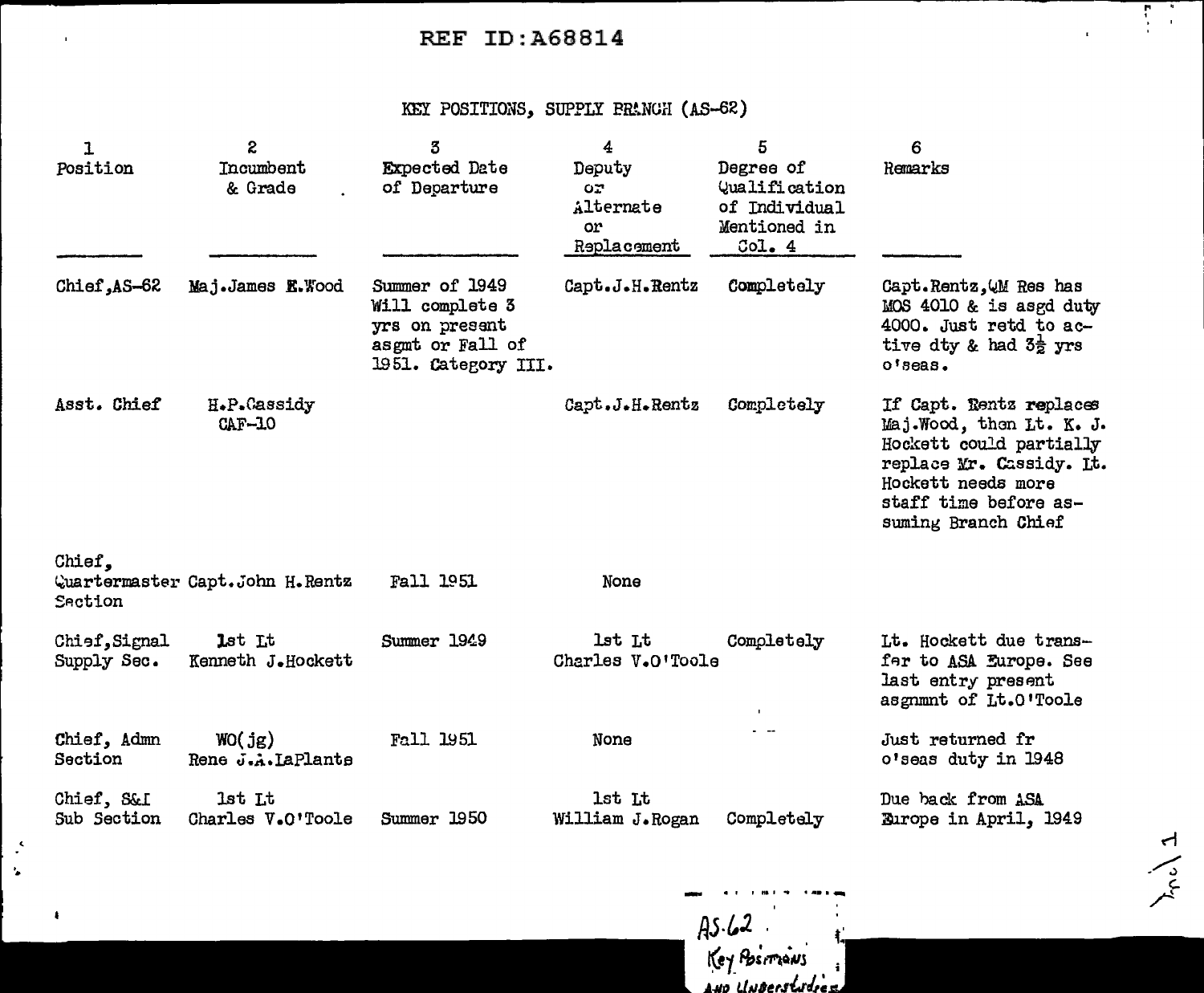

### KEY POSITIONS, RESEARCH AND DEVELOPMENT DIVISION (AS-70)

| ı<br>Position                                       | $\boldsymbol{z}$<br>Incumbent<br>& Grade        | 3<br><b>Expected Date</b><br>of Departure | 4<br>Deputy, Alternate<br>or Replacement | $\overline{5}$<br>Degree of<br>Qualification of<br>Individual Mention-<br>ed in Col. 4 | 6<br>Remarks      |
|-----------------------------------------------------|-------------------------------------------------|-------------------------------------------|------------------------------------------|----------------------------------------------------------------------------------------|-------------------|
| Chief, AS-70                                        | S. Kullback<br>$P - 8$                          |                                           | Leo Rosen $\lceil \cdot \rceil$          | Completely                                                                             |                   |
| Asst. Chief,<br>$AS-70$                             | Leo Rosen<br>$P - 7$                            |                                           | H.C. Barlow/C.R. Deeter                  | Partially                                                                              |                   |
| Executive,<br>$A S - 70$                            | Alfred W. Rose<br>$CAF-10$                      |                                           | Lt. H.L. Holshouser                      | Partially                                                                              |                   |
| Staff, AS-71                                        | Chief, Technical Frederick F. Spalding<br>$P-5$ |                                           | George E. McKean                         | Partially                                                                              |                   |
| Section                                             | Chief, Operations George E. McKean<br>$P - 4$   | $\overline{\phantom{0}}$                  | Rose C. Rosen                            | Partially                                                                              |                   |
| Chief, History,<br>Records & Reports P-2<br>Section | Rose C. Rosen                                   |                                           | Ellen Budd                               | Partially                                                                              | Recently Assigned |
| Chief, Legal<br>Section                             | Elizabeth M. Roberts<br>$P-3$                   |                                           | Thomas G. Mays                           | Partially                                                                              | Recently Assigned |
| Chief, Patent<br>Section                            | Henry B. Stauffer<br>$P-5$                      | Я                                         | None                                     |                                                                                        |                   |
| Chief, Ciphony<br>& Cifax Branch,<br>$AS-72$        | Clarence C. Wright<br>$P-6$                     |                                           | M. M. Mathews, Jr.                       | Completely                                                                             |                   |
| Executive                                           | Jessica Hunter<br>$CAF-8$                       | AS-90                                     | a amagustobia                            |                                                                                        |                   |
|                                                     |                                                 | Key POSITIONS<br>AND UNDERSTORIES         |                                          |                                                                                        |                   |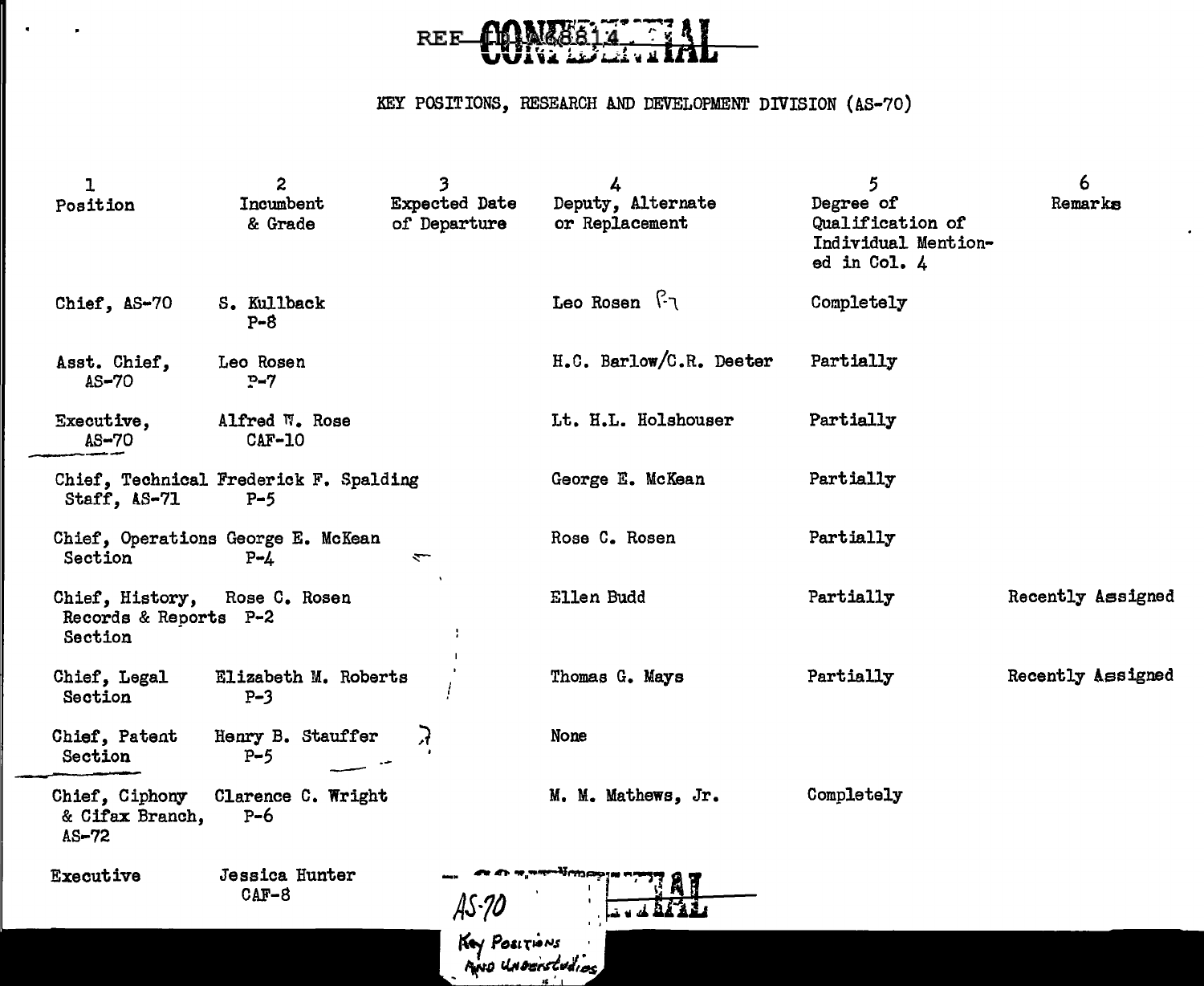|           |                                                                |                                                         | ID:A68814                     |                                      |                |
|-----------|----------------------------------------------------------------|---------------------------------------------------------|-------------------------------|--------------------------------------|----------------|
|           | ı                                                              | $\overline{c}$<br>Chief, Laboratory Frederick M. Kelley | لكالأنساء أستانا كالمحا<br>3. | 4<br>Joseph Valentino                | 5<br>Partially |
|           | Services Br., AS-75                                            | $P-5$                                                   |                               |                                      |                |
|           | Asst. Chief                                                    | Joseph Valentino<br>$P - 4$                             |                               | Frank Trost/G.W. Boyer               | Completely     |
|           | Chief, Machine.<br>Design, Drafting &<br>Material Testing Sec. | Maurice Flaherty<br>$P-3$                               |                               | V. M. Campanella                     | Partially      |
|           | Chief, Model and<br>Tool Sec.                                  | Frank E. Trost<br>Gr $24$                               |                               | Donald Bogerd                        | Partially      |
|           | Chief, Cryptologic Arnold I. Dumey<br>Br., $AS-76$             | $P-6$                                                   |                               | James H. Douglas                     | Completely     |
|           | Executive                                                      | John W. Russell<br>$CAF-9$                              |                               | None                                 |                |
|           | Chief, Photo-<br>electric Sec.                                 | Robert E. Sikes<br>$P-5$                                |                               | Jules I. Kanter                      | Partially      |
|           | lytic Machines Sec.                                            | Chief, Cryptana- Herbert W. Kiefert<br>$P - 5$          |                               | Jules I. Kanter                      | Completely     |
|           |                                                                | Chief, Projects Sec. Daniel M. Dribin<br>$P-5$          |                               | Warren H. Turner                     | Completely     |
|           | Br., $AS-77$                                                   | Chief, Electronics Charles J. Schierlmann<br>$P-6$      |                               | C.R. Deeter/E.T. Rowland Completely  |                |
| $\lambda$ | Asst. Chief                                                    | Eynon T. Rowland<br>$P-5$                               |                               | Roger Moulton/D.S. Ashley Completely |                |
|           | Chief, Develop-<br>ment Sec. $(a)$                             | Roger Moulton<br>$P-5$                                  |                               | W. N. Cole                           | Completely     |

 $\sim 1^{\circ}$ 

 $\mathcal{A}$  $\frac{1}{4}$ - 11 -i

 $\overline{6}$ 

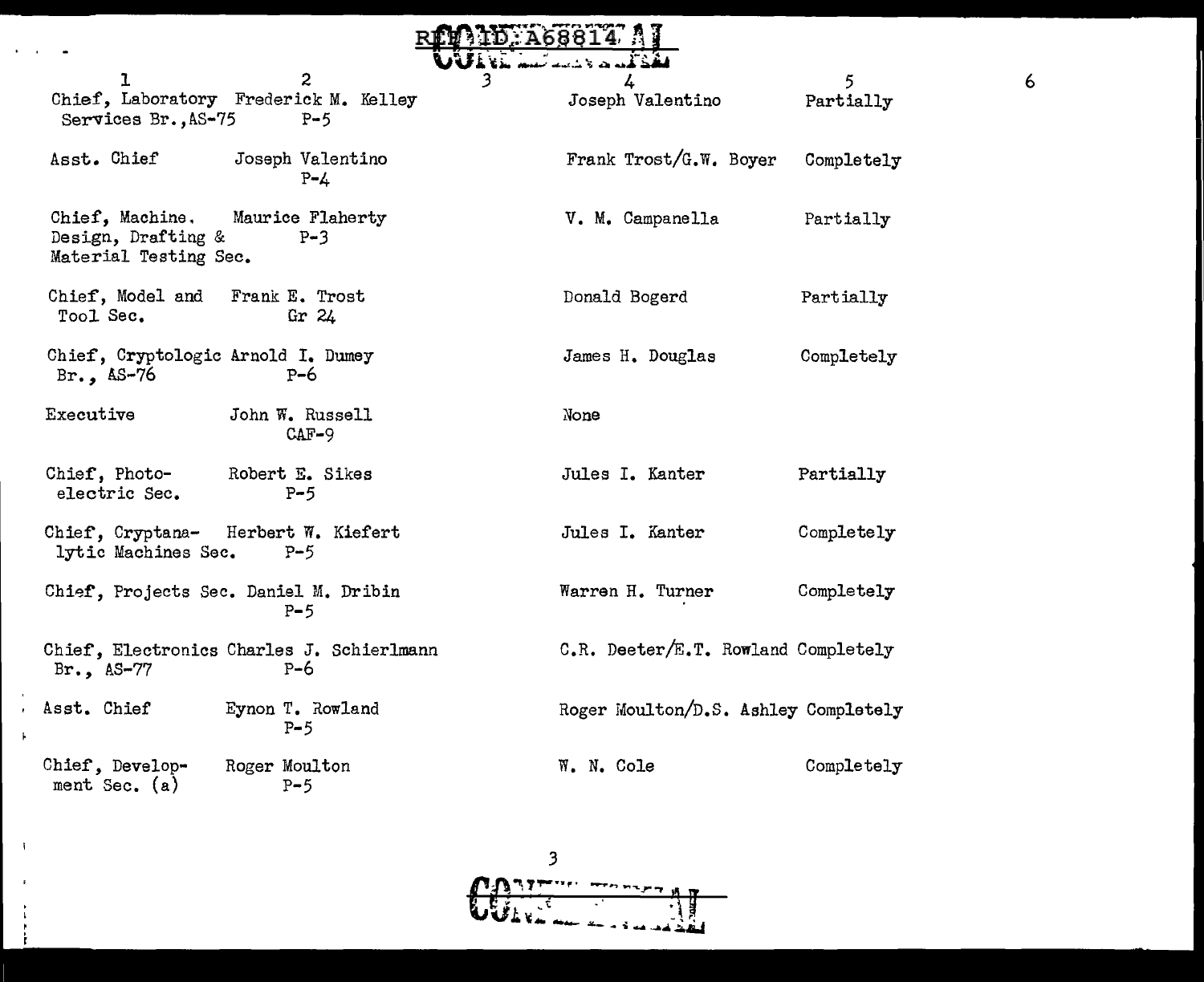## ,, ,,, ;''l'i'' 'II 0111).' ·,,,. *(/ '(•* i)~·~ •)'II t.;i l1;>;;\li •• r I ., /•I ,.t.,\~~·11'.:PJ•.r•J. ,l : ~~~~~~~~~

 $\sim$   $\sim$ 

# 

| Chief, Develop-<br>ment Sec. (b) | Dwight S. Ashley<br>$P - 5$  | K. V. Bell   | Partially  | 6 |
|----------------------------------|------------------------------|--------------|------------|---|
| Chief, Develop-<br>ment Sec. (c) | Ray L. Bowman<br>$P-5$       | E. J. Armata | Partially  |   |
| Chief, Develop-<br>ment Sec. (d) | Harold D. Bankson<br>$P - 4$ | A. G. Sayre  | Completely |   |

4 **CONTRACTOR** and the first parties of the first parties of the first parties of the first parties of the first parties of t<br>And the first parties of the first parties of the first parties of the first parties of the first parties of t  $\mathbf{E}$  .

 $\blacksquare$ 

 $\hat{\mathbf{r}}$ 

 $\bullet$ 

 $\bar{\mathbf{r}}$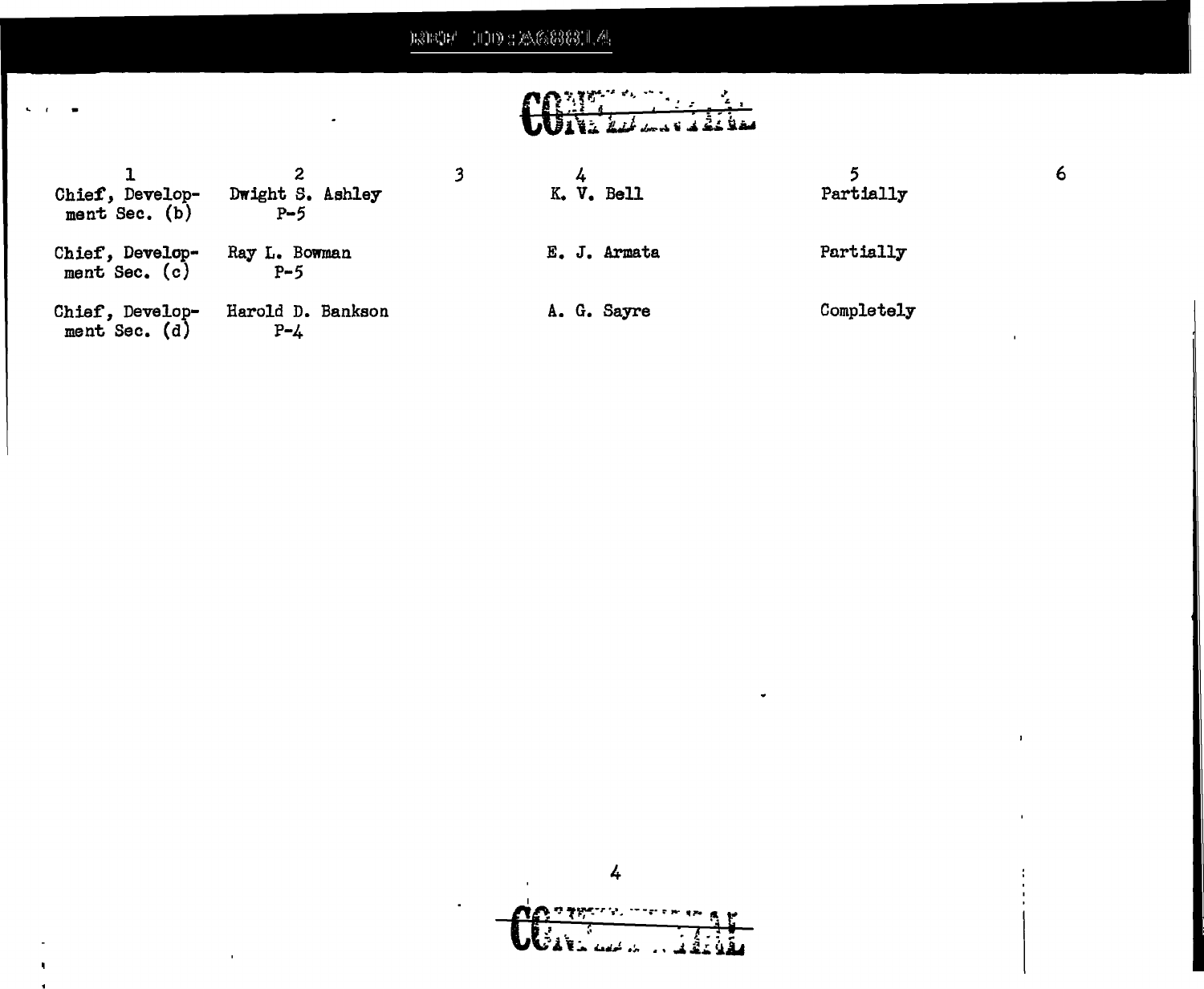## REF ID: ACESIAGTIO

 $\mathbf{I}$ 

 $\frac{1}{2}$ 

۰.

 $\tilde{\mathbf{z}}$ 

KEY POSITIONS, SECURITY DIVISION (AS-80)<br>(Date to Cover Division, Branch, and Section Chiefs)

24 February 1949

| ı<br>Position                                    | 2<br>Incumbent<br>& Grade    | $3*$ | 4<br>Replacement           | $5*$<br>Degree of<br>Qual. | 6<br>Remarks                                                                                                                    |
|--------------------------------------------------|------------------------------|------|----------------------------|----------------------------|---------------------------------------------------------------------------------------------------------------------------------|
| Chief, AS-80                                     | Dr. A. Sinkov<br>$P - 8$     |      | Mr. H. L. Clark<br>$P=6$   | C                          |                                                                                                                                 |
| Asst. Chief                                      | Mr. H. L. Clark<br>$P-6$     |      | Mr. F.C. Austin<br>$P - 5$ | P                          | Mr. Austin needs on-the-job<br>experience                                                                                       |
| Chief, Adminis-<br>trative Sec                   | Mr. C. B. Will<br>$CAF - 10$ |      | None                       |                            |                                                                                                                                 |
| Chief, Histori- Mr. O.D.Wilson<br>cal Section    | $P - 2$                      |      | None                       |                            | Mrs. Funston who is partially<br>qualified is resigning in the<br>near future.                                                  |
| Chief, Technical Mr. W. Brann<br><b>Staff*</b>   | $P-6$                        |      | Mr. A. Small<br>$P=6$      | P                          | Mr. Small has had considerable<br>experience along necessary techni-<br>cal lines. He lacks staff experi-<br>ence and contacts. |
| Chief.Facili-<br>ties Section*                   |                              |      | None                       |                            |                                                                                                                                 |
| Chief, Planning Mr. T.R.Chittenden<br>Section    | $P-5$                        |      | Mr. D. Croskery<br>$P - 4$ | P                          | Mr. Croskery needs at least two<br>years experience and training.                                                               |
| Chief, Materiel Mr. W. V. Russo<br><b>Branch</b> | $P - 5$                      |      | Mr. R. Battey<br>$P - 4$   | C                          |                                                                                                                                 |
| Asst. Chief,<br>Materiel Branch                  | Mr. R. Battey<br>$P - 4$     |      | Mr. C. Wernle<br>CAF-9     | P                          | Mr. Wernle needs more administra-<br>tive experience.                                                                           |



As-80

Key Bositromes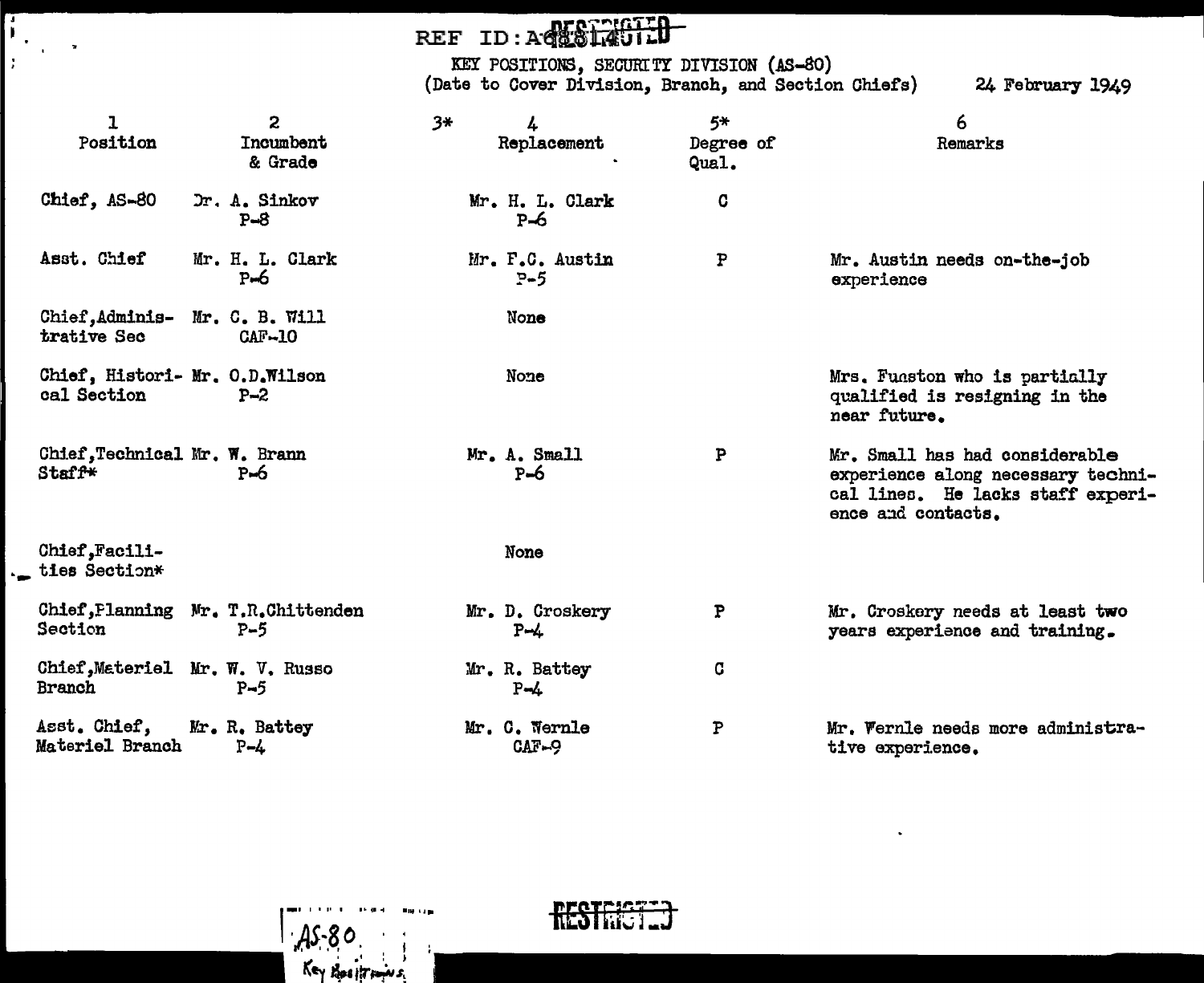| $\mathbf{1}$<br>Position                                         | $\mathbf{2}$<br><b>Tncumbent</b><br>& Grade   | $\overline{\mathbf{3}}$<br>4<br>PD-A668814<br><b>REF</b> | $\mathbf{5}$<br>Degree of<br>Qual. | 6<br>Remarks                                                                                          |
|------------------------------------------------------------------|-----------------------------------------------|----------------------------------------------------------|------------------------------------|-------------------------------------------------------------------------------------------------------|
| Chief, Distribu-<br>tion Section                                 | Mr. C. Hungerford<br>$CAT-8$                  | Mrs. V. 711liams<br>$CAF-6$                              | C                                  |                                                                                                       |
| Chief, Machine<br>Process Section                                | Mr. D. Dahlquist<br>$CAF-8$                   | None                                                     |                                    | Qualified candidates for replacement<br>from AS-85 are making higher salaries<br>than a CAF-8.        |
| Chief, Production Mr. B. Swink<br>Section                        | $CAF-9$                                       | Mr. J. Lanning<br>Grade 21                               | $\mathbf{P}$                       | Mr. Lanning makes more money in the<br>shop than Mr. Swink. He lacks office<br>management experience. |
| Publications Sec                                                 | Chief, Registered Mrs. Ona Laverty<br>$CAF-8$ | Mrs. E. Robertson<br>$CAF-5$                             | C                                  |                                                                                                       |
| Chief, Systems<br>Requirements                                   | Mr. C. Wernle<br>$CAF-9$                      | Mrs. V. Williams<br>$CAF-6$                              | ${\tt P}$                          | Mrs. Williams needs more experience<br>in certain sections of AS-82 to<br>qualify completely.         |
| Chief, Methods<br>Branch                                         | Mr. F. C. Austin<br>$P-5$                     | Mr. W. F. Beck<br>$P - 4$                                | P                                  | Mr. Beck does not have a thorough<br>cryptanalytic background.                                        |
| Asst. Chief,<br>Methods Branch                                   | Mr. W. F. Beck<br>$P - 4$                     | Mr. H. Hackbarth<br>$P - 4$                              | C                                  |                                                                                                       |
| Technical<br>Consultant                                          | Mr. A. Small<br>$P=6$                         | Mr. R. Page<br>$P - 4$                                   | $\, {\bf P}$<br>$\mathbf{L}$       | Mr. Page does not have a thorough<br>technical engineering experience.                                |
| Chief, Analysis<br>Section                                       | Mr. R. A. Page<br>$P - 4$                     | Miss D. Deming<br>$P - 4$                                | C                                  |                                                                                                       |
| Chief, Procedures Mr. H. Hackbarth<br>and Publication<br>Section | $P - 4$                                       | Mr. G. Belliveau<br>$P - 3$                              | C                                  |                                                                                                       |



 $\mathcal{L}^{\text{max}}_{\text{max}}$  and  $\mathcal{L}^{\text{max}}_{\text{max}}$ 

 $\mathcal{L}^{\mathcal{L}}$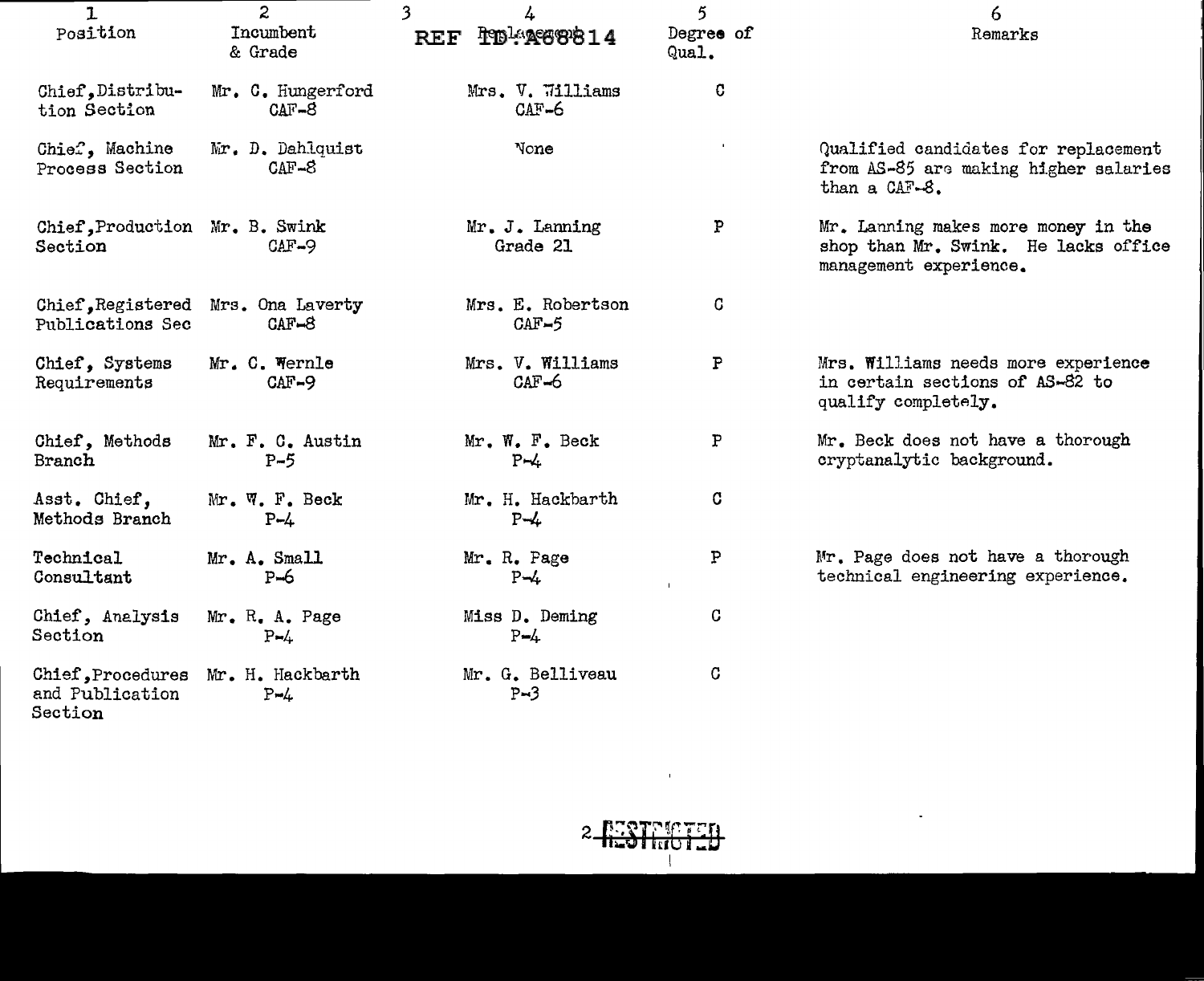| Rohajtev                                   |                               |                    |                              |                         |                                                                                |  |  |
|--------------------------------------------|-------------------------------|--------------------|------------------------------|-------------------------|--------------------------------------------------------------------------------|--|--|
| $\mathbf{I}$<br>Position                   | 2<br>Incumbent<br>& Grade     | $3$ <sup>REF</sup> | ID:A68814<br>Replacement     | 5<br>Degree of<br>Qual. | 6<br>Remarks                                                                   |  |  |
| <b>Chief, Examination</b><br>Section       | Captain R. Barch              |                    | None                         |                         | Replacement should be officer                                                  |  |  |
| Chief, Protective<br>Branch*               | Mr. C. Corry<br>$P-5$         |                    | Mr. R. Spurr<br>$CAF-11$     | P                       | Mr. Spurr lacks experience in<br>overall communications security<br>functions. |  |  |
| Chief, Traffic<br>Analysis Sec             | Vacancy<br>$P - L$            |                    | Mr. J. E. Allen<br>$P - 2$   | P                       | Mr. Allen has inadequate communi-<br>cations security background.              |  |  |
| Chief, Procedure<br>Analysis Sec           | Mr. R. J. Spurr<br>$CAF - 11$ |                    | Mr. B. Lisonbee<br>$CAF-9$   | C                       |                                                                                |  |  |
| Chief, Maintenance Mr. K. Kuhn<br>Branch   | $P-5$                         |                    | Mr. A. Wieder<br>$P - 4$     | P                       | Mr. Wieder requires additional<br>experience.                                  |  |  |
| Asst. Chief,<br>Maintenance Branch         | Mr. A. Wieder<br>$P - 4$      |                    | Mr. H. Kelly<br>$P-3$        | P                       | Mr. Kelly requires additional<br>experience.                                   |  |  |
| Chief, Material<br>Requirements<br>Section | Mr. F. Lampert<br>$P-3$       |                    | Mr. E. Montesion<br>$CPC-10$ | P                       | Mr. Montesion requires additional<br>experience.                               |  |  |
| Chief, Repair.<br>Section                  | Mr. H. Kelly<br>$P - 3$       |                    | Mr. E. C. Flowers<br>$P-3$   | C                       |                                                                                |  |  |
| Chief. Engineering                         | Vacancy                       |                    |                              |                         |                                                                                |  |  |

NOTES:\*

Section

Vacancy P-4

No Assistant Chief, AS-81<br>No Assistant Chief, AS-81<br>No Assistant Chief of AS-84 due to critical grade limitations (Auctiviant peant Maprinthline are proulted have distributed<br>No Assistant Chief of AS-84 due to critical gra Column *3* only applies to Captain Barch for whom an expected date of departure is not known.  $\bullet$ Column 5: C - Completely P - Partially

3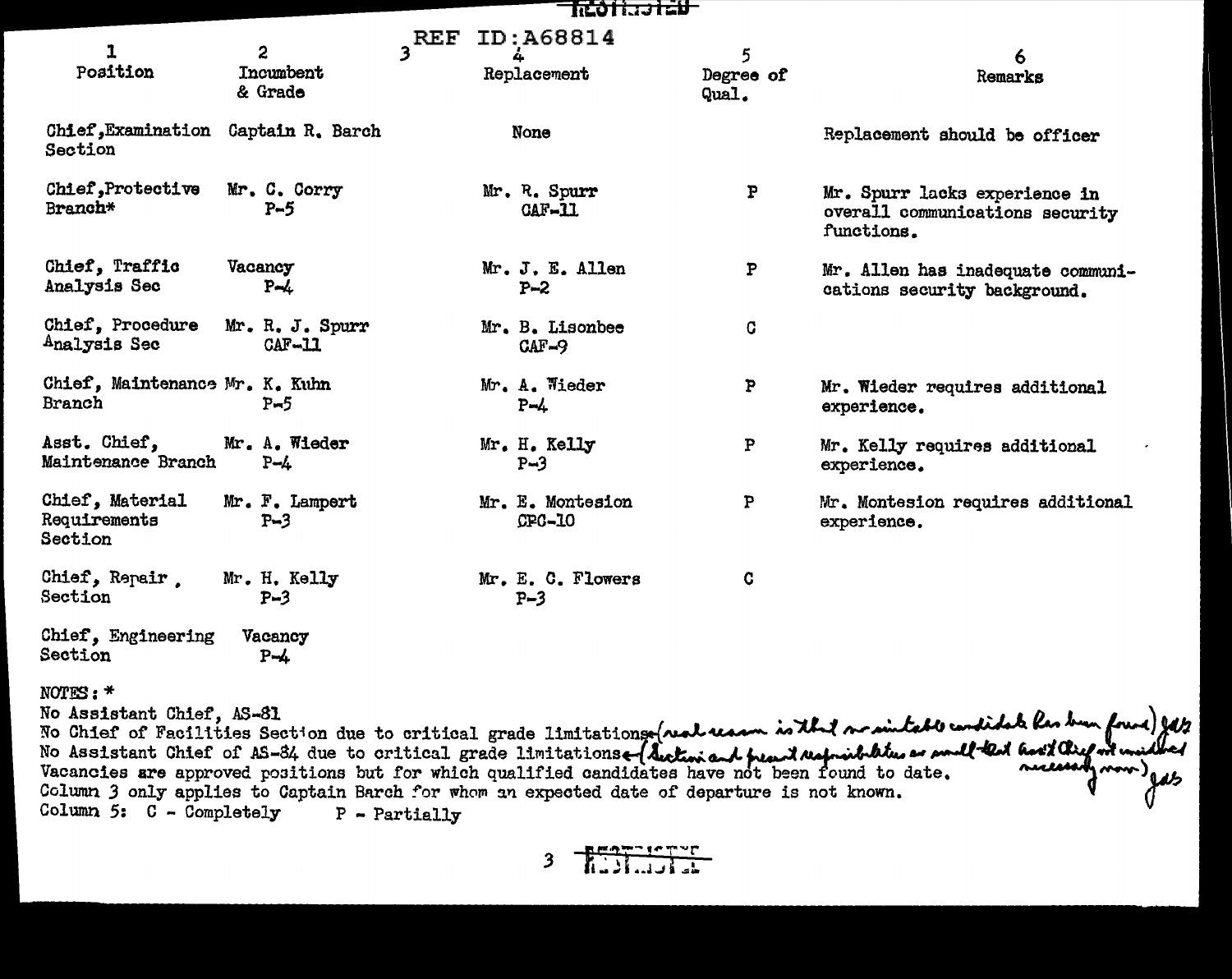## ., ... - REF ID:A68814

KEY POSITIONS, OPERATIONS DIVISION (AS-9¢)

| $\mathbf{1}$<br>Position           | $\mathbf{c}$<br>Incumbent<br>& Grade | 3<br><b>Expected Date</b><br>of Departure<br>(Applicable only<br>to military<br>personnel) | 4<br>Deputy<br>or<br>Alternate<br>or<br>Replacement | 5<br>Degree of<br>Qualification<br>of Individual<br>mentioned in<br>Colum <sub>4</sub> | 6<br>Remarks                                                                      |
|------------------------------------|--------------------------------------|--------------------------------------------------------------------------------------------|-----------------------------------------------------|----------------------------------------------------------------------------------------|-----------------------------------------------------------------------------------|
| Chief, $AS-9\%$                    | Frank B. Rowlett<br>$P - 8$          |                                                                                            | Maj. Maurice H. Klein Completely                    |                                                                                        |                                                                                   |
| Asst. Chief                        | Maj. Maurice H. Klein                | Expiration of<br>Military Appt.                                                            | Gordon W. Sommers<br>$CAF-11$                       | Completely                                                                             | Conversion to<br>Civilian status<br>at completion<br>of Military App              |
| Chief, Laboratory<br>Branch, AS-91 | Alfred H. Feeney<br>$P-5$            |                                                                                            | James M. Sherwood<br>$P-3$                          | Completely                                                                             | Mr. Sherwood<br>has indicated<br>he will attend<br>school starting<br>June $1949$ |
| Chief, Photography<br>Section      | Charles H. Menhart<br>$CAF-8$        |                                                                                            | Douglas J. McDonald<br>$CAF-7$                      | Completely                                                                             |                                                                                   |
| Chief, Laboratory<br>Section       | James M. Sherwood<br>$P-3$           |                                                                                            | None                                                | Completely                                                                             | Military or<br>Civilian replace<br>ment-being- -<br>sought                        |

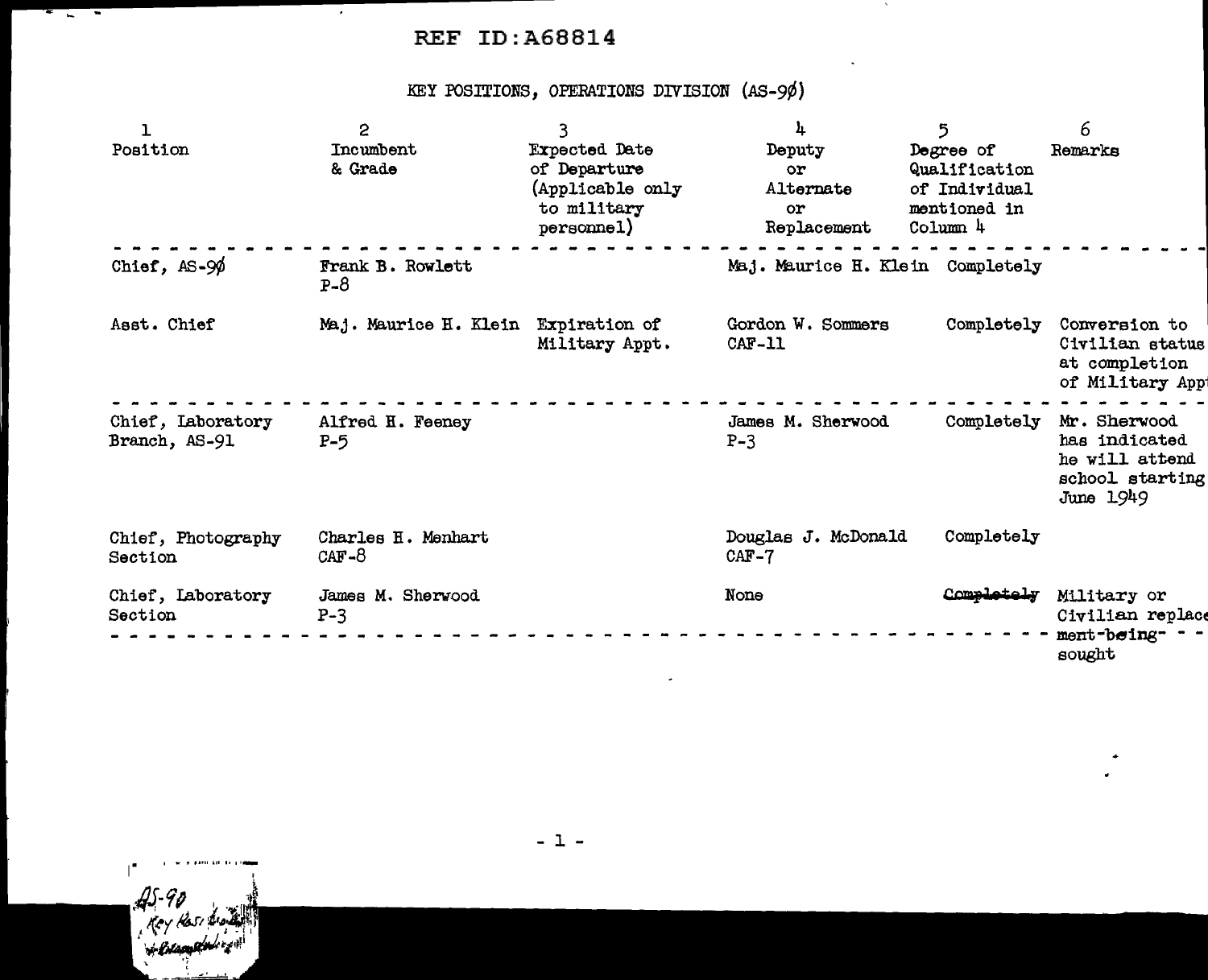$\mathbf{v}$ 

 $\mathcal{L}$ 

 $\mathbf{R}^{\text{max}}$ 

 $\overline{\phantom{a}}$ 

 $\mathbb{R}^3$ 

 $\mathcal{L}^{\pm}$ 

×,

| high Machine                                  | Albert E. Highley                | William J. Lawless, Jr.    | Completely |
|-----------------------------------------------|----------------------------------|----------------------------|------------|
| $B$ ranch, $AS - 92$                          | $P-6$                            | $P-5$                      |            |
| Asst. Chief                                   | William J. Lawless, Jr.<br>$P-5$ | John P. Hassett<br>$CAF-9$ | Completely |
| methods & Prod.                               | William's. Lawless, Jr.          | Almon E. Daniels           | Completely |
| Secti                                         | $P - 5$                          | $P-3$                      |            |
| Special Service                               | Turner S. McLaurin               | Stanley R. Thorne          | Completely |
| Section                                       | $P-5$                            | $P-4$                      |            |
| Chief, General<br>Processing Branch,<br>AS-93 | Hugh S. Erskine<br>$P-6$         | Benson K. Buffham<br>$P-5$ | Completely |
| Asst <sub>r</sub> Chief                       | Benson K. Buffham<br>$P-5$       | ሙሂደዎ                       | Completely |
| $\omega$ and $\Omega$ .                       | Sydney Jaffe                     | Paul K. Hartstall          | Completely |
| $AS-93-C$                                     | $P-5$                            | $P-5$                      |            |
| Eastern European                              | Carl P. Klitzke                  | Elizabeth Brownell P-4     | Completely |
| Section, AS-93-D                              | $P-5$                            | Frank A. Brugger P-4       | Completely |
| Near East Section,                            | Henry J. Herczog                 | Emanuel Azar               | Completely |
| $AS - 93 - G$                                 | $P - 4$                          | $P-4$                      |            |
| Far East Section,                             | Richard A. Faust                 | James H. Lakeman           | Completely |
| $AS-93-H$                                     | $P-3$                            | $P-3$                      |            |
| Commercial Section,                           | Herman W. Phynes                 | James H. Reynolds          | Completely |
| $AS-93-K$                                     | $P - 2$                          | $CAF-4$                    |            |
| Romance Section,                              | Caleb Bevans                     | Samuel R. Hall             | Completely |
| $AS-93-P$                                     | $P-5$                            | $P - 4$                    |            |

EO  $3.3(h)$  (2) PL 86-36/50 USC 3605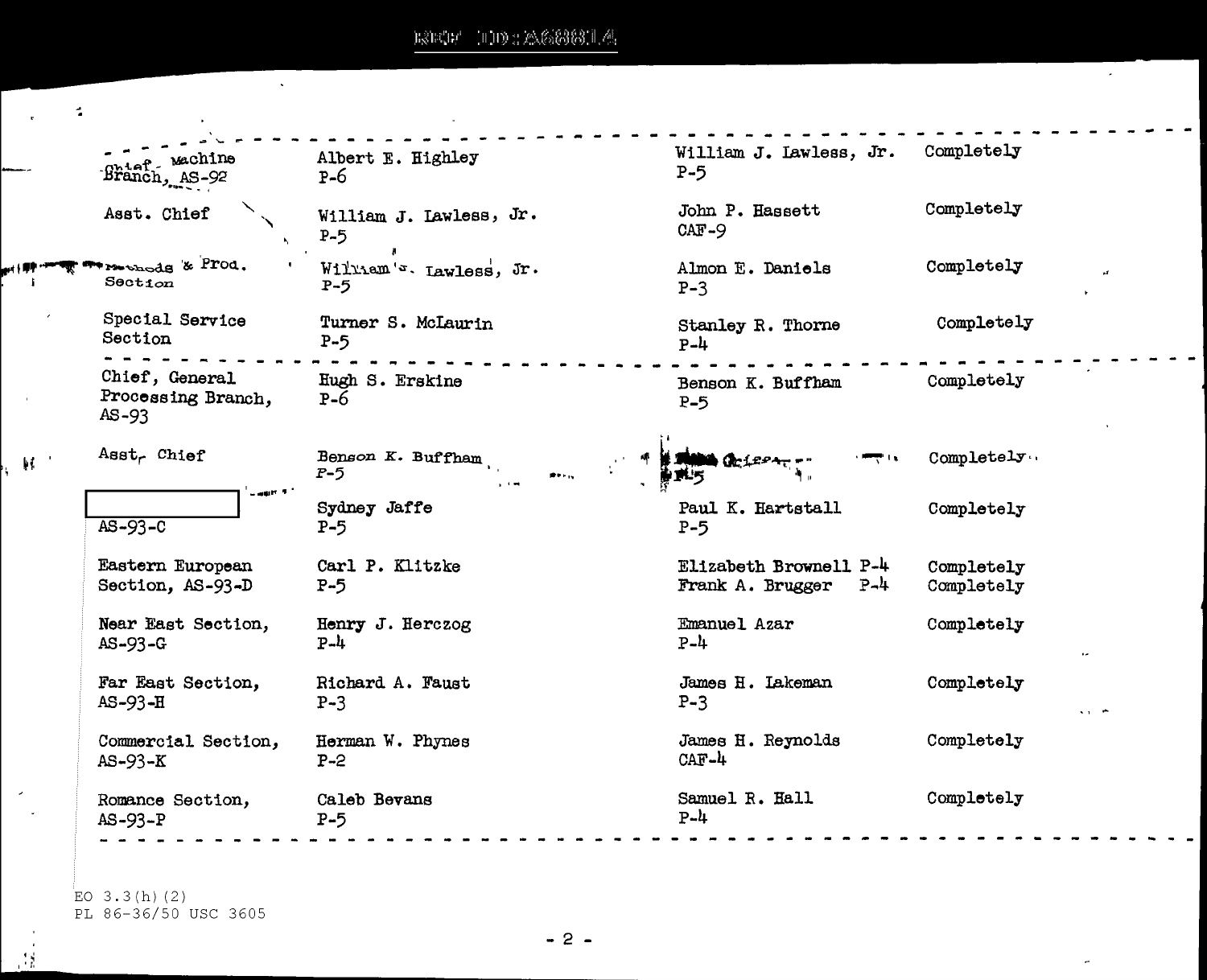--

 $\epsilon$  .

 $\mathbf{u}$ 

 $\bar{\bar{1}}$ 

 $\begin{array}{c} 1 \\ 1 \\ 1 \end{array}$ 

...

 $\frac{1}{4}$ 

| Chief, Intercept<br>Control Branch,<br>$AS-94$       | John A. McIntire<br>$P-6$                                                      | George A. Porter<br>$CAF-11$ | Completely |                                                                       |
|------------------------------------------------------|--------------------------------------------------------------------------------|------------------------------|------------|-----------------------------------------------------------------------|
| Asst. Chief                                          | George A. Porter<br>$CAF-11$                                                   | Richard R. Neil<br>$P-4$     | Completely |                                                                       |
| Teletype Section,<br>$AS-94-B$                       | George A. Porter<br>$CAF-11$                                                   | Helen L. Williams<br>$CAF-9$ | Completely |                                                                       |
| Facilities Section,<br>$AS - 94 - C$                 | John A. McIntire<br>$P-6$                                                      | Richard R. Neil<br>$P-\mu$   | Completely |                                                                       |
| Requirements Section,<br>$AS = 94 - D$               | Hollis C. Brown<br>CAF- $1\phi$                                                | Lee Briggs<br>$CAF-8$        | Completely |                                                                       |
| Chief, Information<br>& Documents Branch,<br>$AS-95$ | Maj. Maurice H. Klein Expiration of Gordon W. Sommers<br>Military Appt. CAF-11 |                              | Completely | Conversion to<br>Civilian status<br>at completion<br>of Military Appt |
| Asst. Chief                                          | Gordon W. Sommers<br>$CAF-11$                                                  | Julia Ward<br>$P-5$          | Completely |                                                                       |
| Information Section,<br>$AS-95-A$                    | Julia Ward<br>$P-5$                                                            | Hubert E. Stiles<br>$P - 4$  | Completely |                                                                       |
| Bulletin Section,<br>$AS-95-B$                       | <b>Frank Steinmetz</b><br>$CAF-1\phi$                                          | James F. Hoolsema<br>$P - 2$ | Completely |                                                                       |
| Library Section,<br>$AS-95-C$                        | Hazell Nelson<br>$P-3$                                                         | Ruth A. Bradway<br>$P - 2$   | Completely |                                                                       |
| Document Section,<br>$AS-95-D$                       | Hazel Mitchell<br>$CAF-9$                                                      | Helen Granger<br>$CAF-6$     | Completely |                                                                       |
|                                                      |                                                                                |                              |            |                                                                       |

 $\omega$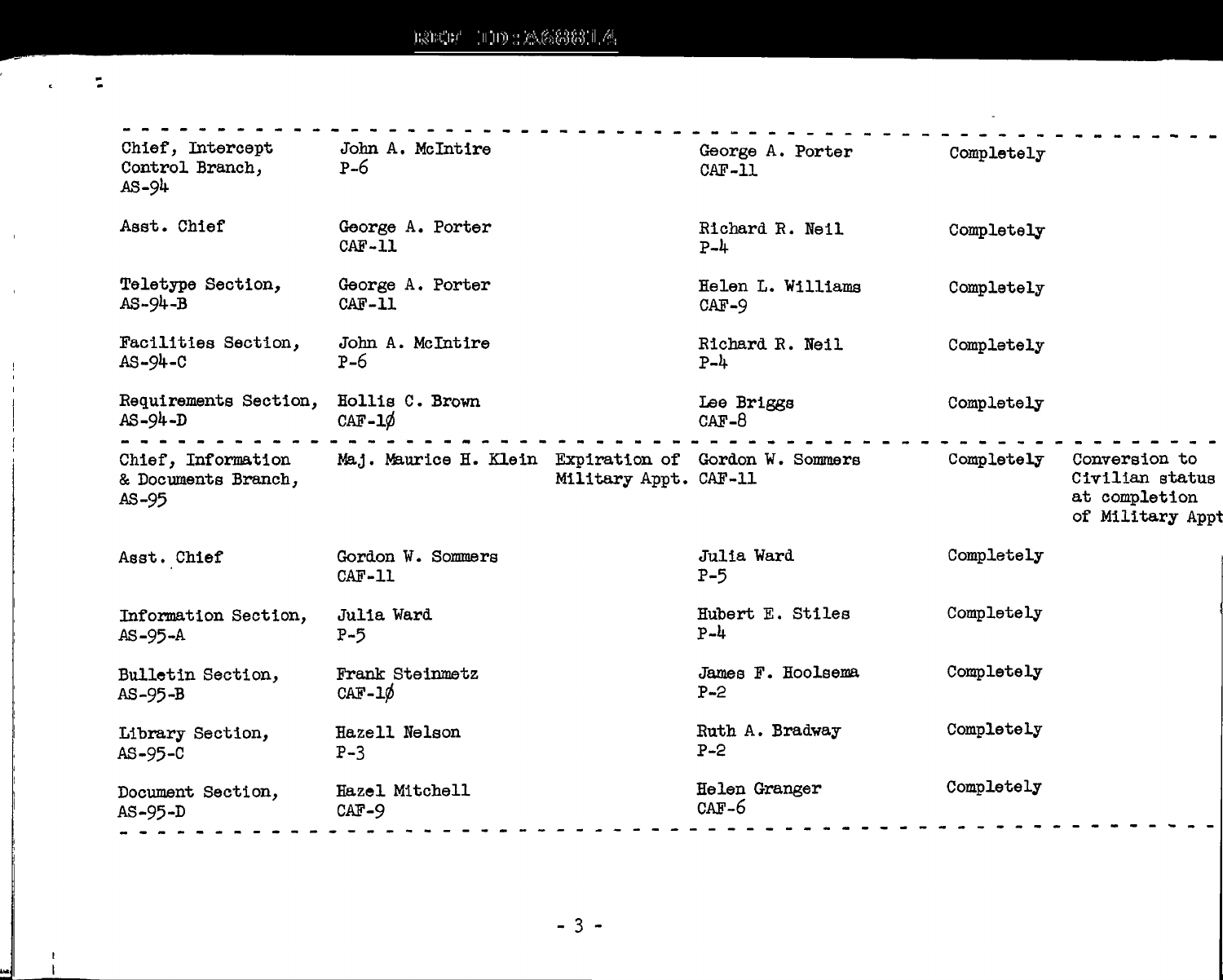| Chief, Technical<br>Staff Section, AS-96        | Dale E. Marston ID: A68814<br>$P-5$ | Paul R. Reimers<br>$P-5$              | Completely                   |
|-------------------------------------------------|-------------------------------------|---------------------------------------|------------------------------|
| Asst. Chief                                     | Paul E. Reimers<br>$P-5$            | George Vergine<br>$P-5$               | Completely                   |
| Chief, Special<br>Processing Branch,<br>$AS-97$ | Oliver R. Kirby<br>$P - 6$          | Thomas F. O'Brien<br>$CAF-1\phi$      | Completely                   |
| Plain Text Section,<br>$AS-97-A$                | Jacob Gurin<br>$P-4$                | Nicolas M. Murphy<br>$P-3$            | Completely                   |
| Machine Analysis<br>Section, AS-97-B            | Cecil R. Porter<br>$P-4$            | Alfred W. Hesse<br>$P-4$              | Completely                   |
| Traffic Analysis<br>Section, AS-97-C            | Theodore L. Squier, Jr.<br>$P-4$    | (ACT.) John J. Connelly, Jr.<br>$P-3$ | Completely                   |
| Traffic Section,<br>$AS-97-D$                   | Loron B. Phelps, Jr.<br>$P-3$       | Lester S. Truex<br>lst. Lt.           | Spring of 1951<br>Completely |
| Manual Section,<br>$AS-97-E$                    | Edward E. Christopher<br>$P-5$      | Burton Phillips<br>$P-4$              | Completely                   |
| Linguistic Control<br>Section, AS-97-F          |                                     |                                       |                              |
| Training & Research James K. Lively             | $P-4$                               | Marie A. Meyer<br>$P - 4$             | Completely                   |
| Operations                                      | Henry A. Sauerwein, Jr.<br>$P-4$    | James Neilson<br>$P-3$                | Completely                   |
|                                                 |                                     |                                       |                              |

- 4 -

 $\mathbf{I}$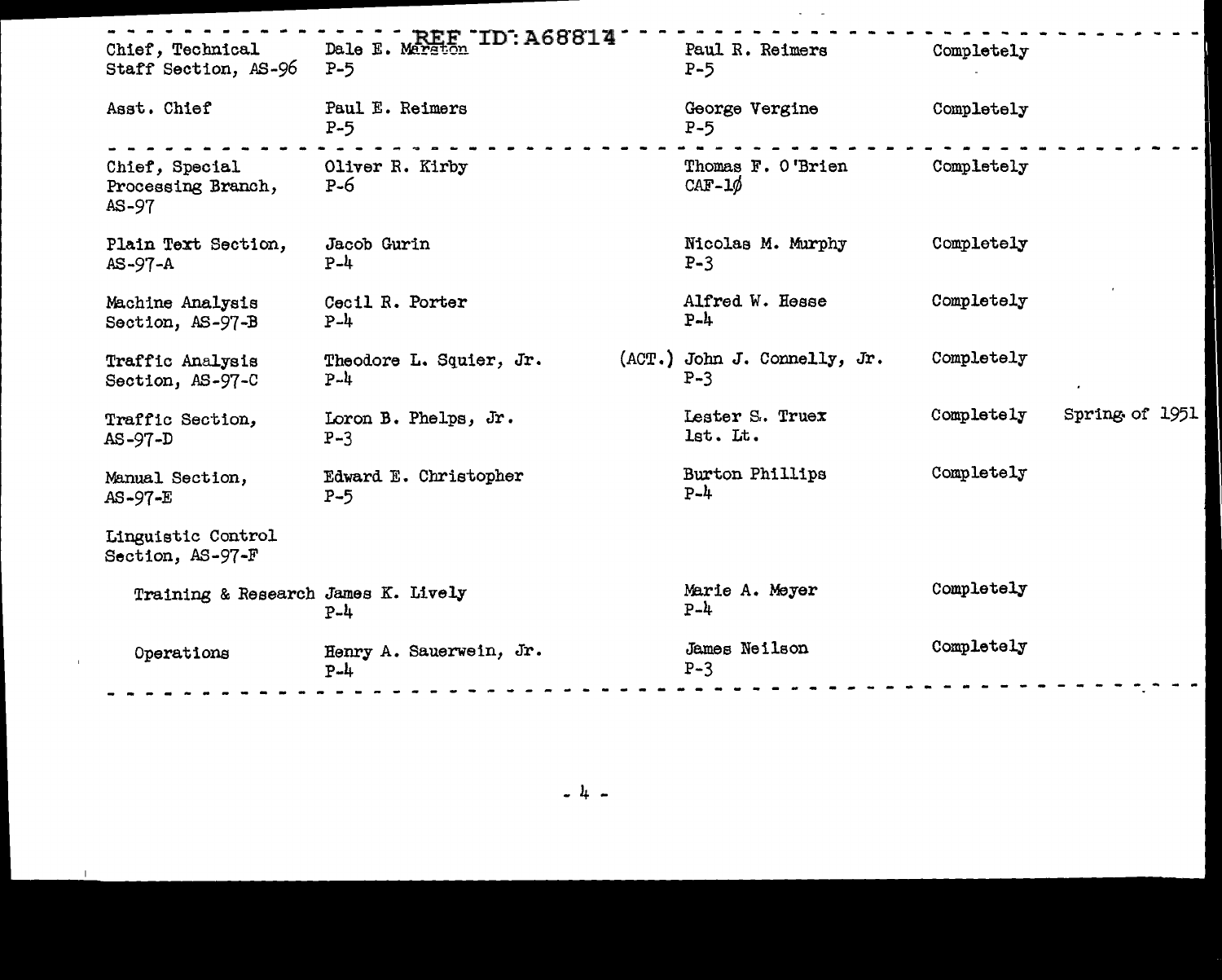$\sim 10^{11}$  and

|                                   |                                     |                                                  | KKY POSITIONS, HEADQUARTERS ARLINGTON RALL STATION (AS-40) |                                                                        |                                                                         |
|-----------------------------------|-------------------------------------|--------------------------------------------------|------------------------------------------------------------|------------------------------------------------------------------------|-------------------------------------------------------------------------|
| Posttion                          | 2<br>Incumbent & Grade              | <b>Expected</b><br>Date Of<br>Departure          | Deputy or Alter-<br>nate Replacement                       | Degree of Quali-<br>fication of In-<br>dividual Mentioned<br>in Col. A | h.<br><b>Remarks</b>                                                    |
| Commanding<br>Officer             | Lt. Col Russell D.<br><b>Barros</b> | Spring 1950                                      | Without K.                                                 | Unknown.                                                               | Major Gaither's assign-<br>ment is tentative.                           |
| <b>Emertive</b><br>officer        | Capt. William L. Car-<br>300        | <b>BURNET 1950</b>                               | None,                                                      |                                                                        | Hone.*                                                                  |
| Administrative<br>Officer         | <b>Vacancy</b>                      |                                                  |                                                            |                                                                        |                                                                         |
| <b>Prevent</b><br><b>Marshal</b>  | lat IA, William T.<br>laley         | <b>Unicated</b>                                  | lat Lt. David K.<br><b>Page</b>                            | Fally qualified.                                                       | lions,                                                                  |
| COM <sub>2</sub> &<br>$I_q$ Ce    | Capt. Edward T.<br>Jergensen        | <b>Summer 1950</b>                               | lst Lt. Andrew C.<br>Mohko                                 | Partially qualified.                                                   | Lt. Bichko moods ad-<br>ditional training in<br>administrative matters. |
| CO., Mic But                      | Capt. Botty M.<br>McCreben          | <b>Bas request for</b><br>transfer pend-<br>ing. | lions.                                                     |                                                                        |                                                                         |
| <b>Post Surgeon</b>               | Capt Beary E.<br>Lellmann           | Fall 1949                                        | lime,                                                      |                                                                        |                                                                         |
| <b>Legal Assis-</b><br>tense Off. | Capt, Andrew L.<br>toialer          | <b>Pall 1949</b>                                 | licne.                                                     |                                                                        |                                                                         |
| Special Ser-<br><b>Winner Off</b> | Capt. George I.<br><b>Tanlay</b>    | Unknown                                          | <b>None</b>                                                |                                                                        | ٦                                                                       |

and the control of the control of

 $\bullet$